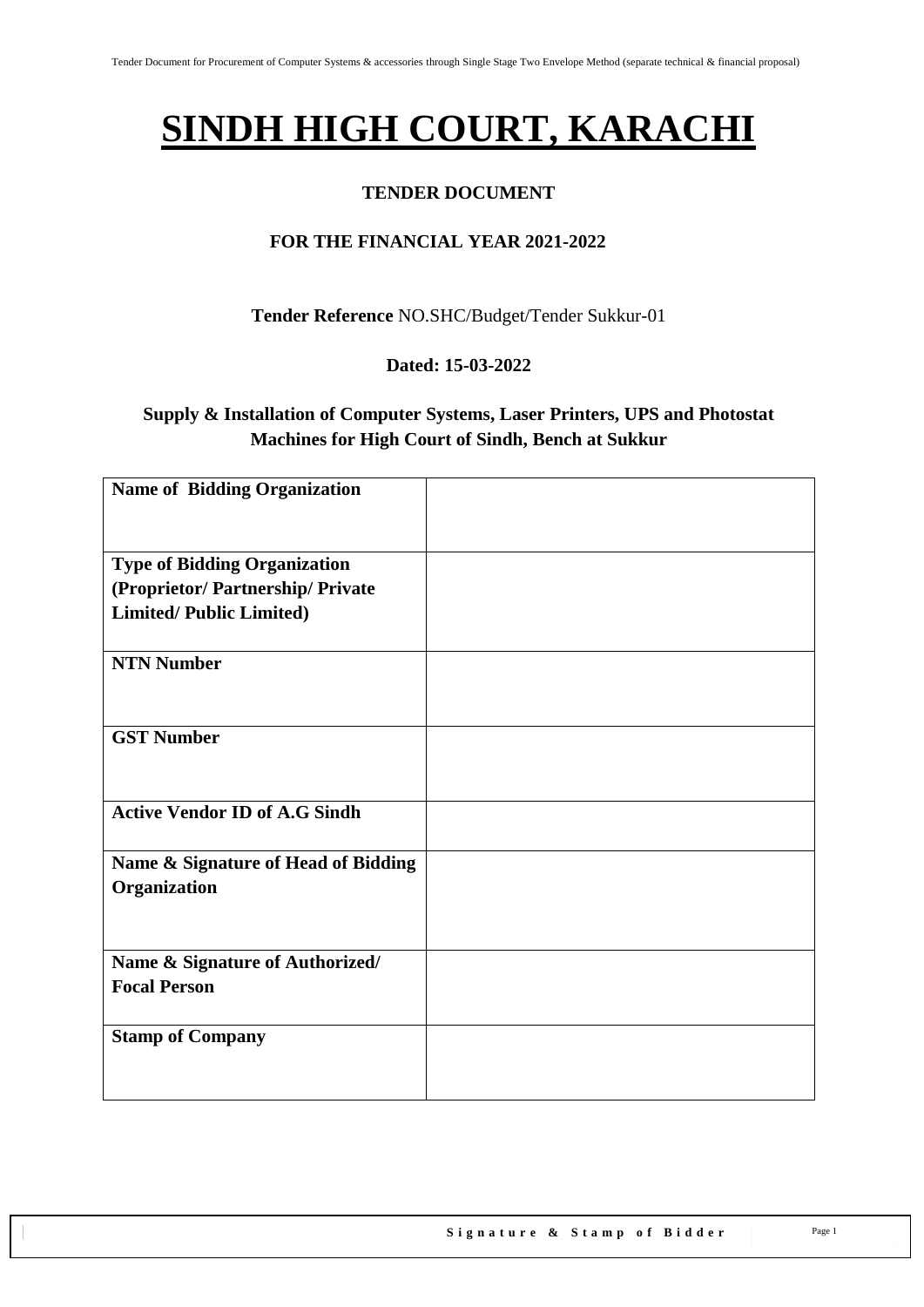Tender Reference No. **Dated** 

**To,** 

**The Learned Registrar, Sindh High Court, Karachi.**

Respected Sir,

We, the undersigned, offer to provide our services for **"Supply & Installation of Computer Systems, Laser Printers, UPS and Photostat Machines for High Court of Sindh, Bench at Sukkur on lot wise basis",** as a Bid, sealed in an envelope. Mr. holding CNIC No. has been authorized to attend the Bid Meetings on behalf of our organization.

We understand that Sindh High Court is not bound to accept any Proposal you receive and reserves the right to accept or reject any offer and to annul the bidding process and reject all proposals without assigning any reason or having to owe any explanation whatsoever.

The decision of Purchase Committee shall be final and cannot be challenged on any ground at any forum and the Purchase Committee will not be liable for any loss or damage to any party acting in reliance thereon.

Sincerely,

**Name: Designation: Name of Company Dated:**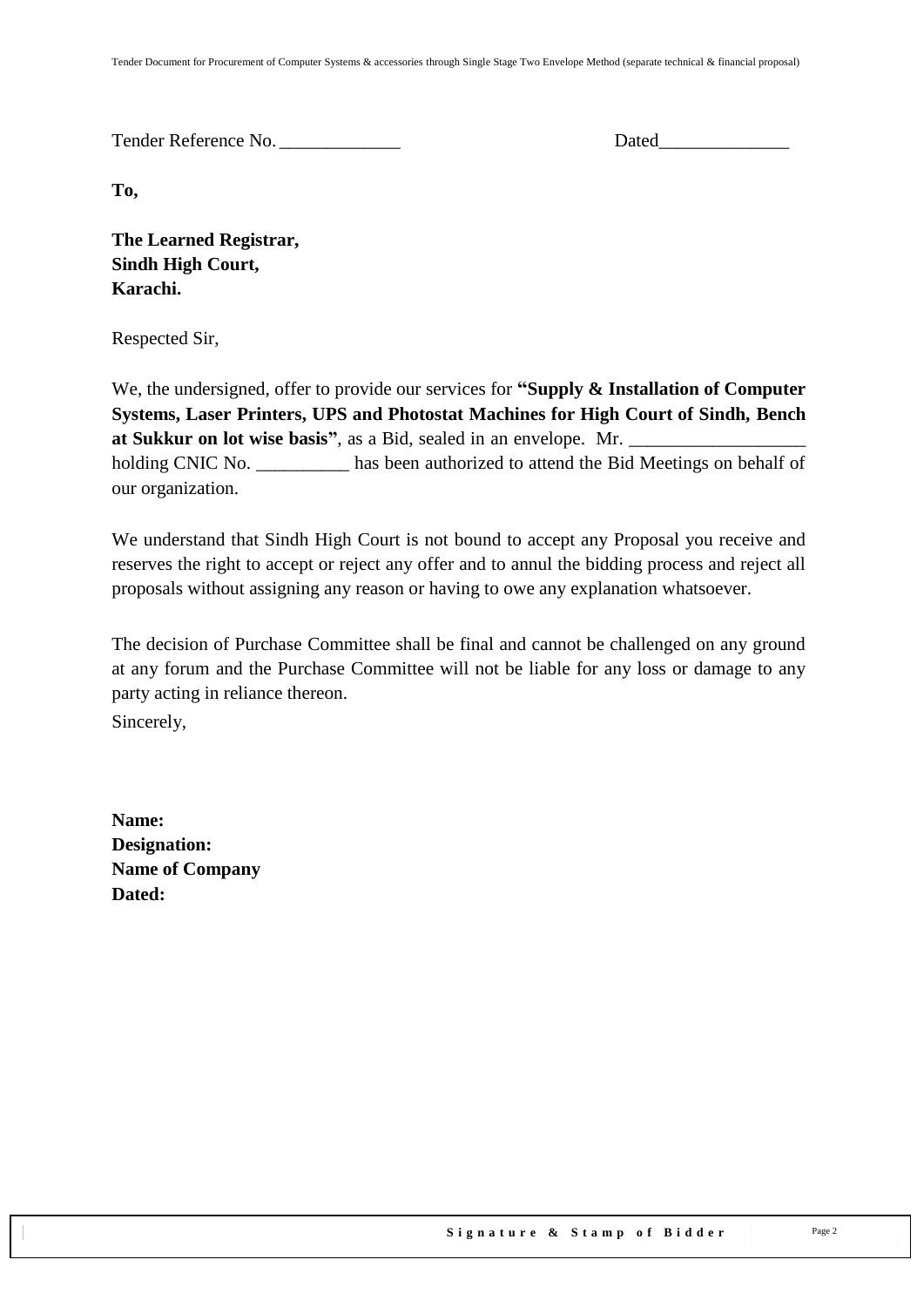## **Contents**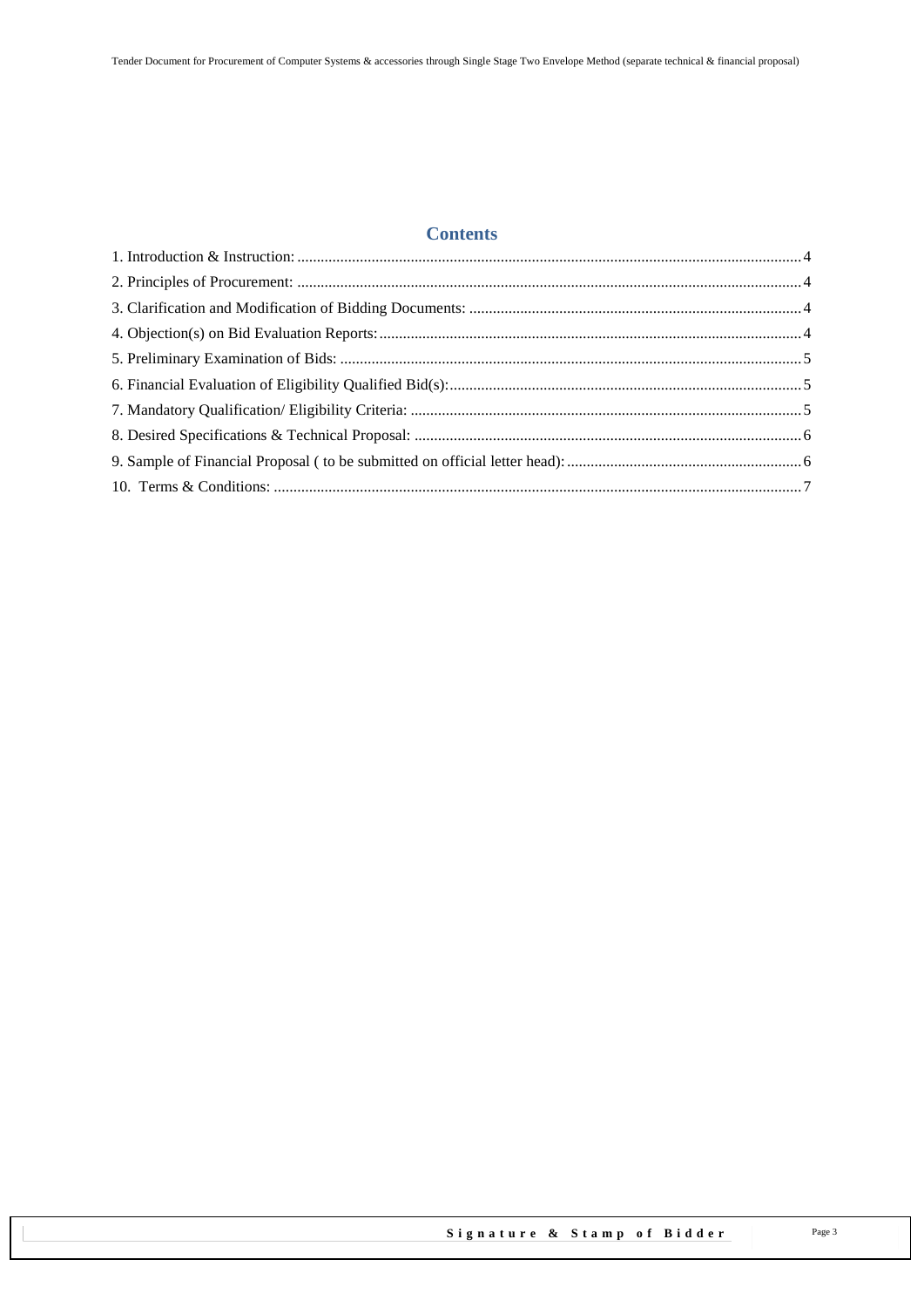# <span id="page-3-0"></span>**1. Introduction & Instruction:**

Dear Tenderer:

The **SINDH HIGH COURT (SHC)** is the highest judicial institution of the province of [Sindh.](https://en.wikipedia.org/wiki/Sindh) We are interested to **Supply & Installation of Computer Systems, Laser Printers, UPS and Photostat Machines for High Court of Sindh, Bench at Sukkur"** in transparent manner. SHC reserves the right to increase/ decrease the quantities as per requirement in the light of availability of funds, as per rules.

| <b>Description</b>                                                                                   | Date $\&$ time of Date $\&$ time of |  |              |                        |  |
|------------------------------------------------------------------------------------------------------|-------------------------------------|--|--------------|------------------------|--|
|                                                                                                      | <b>Submission of Bids</b>           |  |              | <b>Opening of Bids</b> |  |
| Supply & Installation of Computer   On or before $5th$ April,   On $5th$ April, $\overline{2022}$ at |                                     |  |              |                        |  |
| Systems, Laser Printers, UPS and 2022 at 10:00 a.m.                                                  |                                     |  | $10:30$ a.m. |                        |  |
| Photostat Machines for High Court                                                                    |                                     |  |              |                        |  |
| of Sindh, Sukkur on lot wise basis                                                                   |                                     |  |              |                        |  |

# <span id="page-3-1"></span>**2. Principles of Procurement:**

Sindh High Court ensures that procurements are conducted in a *fair and transparent manner* and the object of procurement brings value for money to this Court. Hence, bidders are directed to provide soft copies of scanned tender documents, tax registration certificates, purchase orders, bank maintenance certificate, financial statements and undertaking. All such documents should be merged in one (01) PDF FILE for records. Bidders are advised to report the corruption matters directly to Registrar, High Court of Sindh, Karachi [\(registrar@sindhhighcourt.gov.pk\)](mailto:registrar@sindhhighcourt.gov.pk), if they are asked to give gifts/ bribe/ cash/ etc. for receiving cheques/award of tender etc.

# <span id="page-3-2"></span>**3. Clarification and Modification of Bidding Documents:**

Bidding Document has been prepared by Procurement Committee as per rules. Clarifications (if any) for contents of bidding documents etc. may be sent to the Procurement Committee through Registrar, High Court in writing, at least five calendar days prior to the date of opening of bid. Clarification in response to a query shall be uploaded on the official website of Sindh High Court. All bidders are advised to visit the website of Sindh High Court for keeping them updated.

# <span id="page-3-3"></span>**4. Objection(s) on Bid Evaluation Reports:**

 Bid Receiving Time Sheet, Bid Attendance Sheet, Eligibility Criteria Report, Technical Bid Evaluation Report and Financial Bid Evaluation Report shall be uploaded on the official website of High Court of Sindh. Objection(s) if any should be submitted within THREE (03) calendar days of uploading of reports. Thereafter, no objection shall be entertained.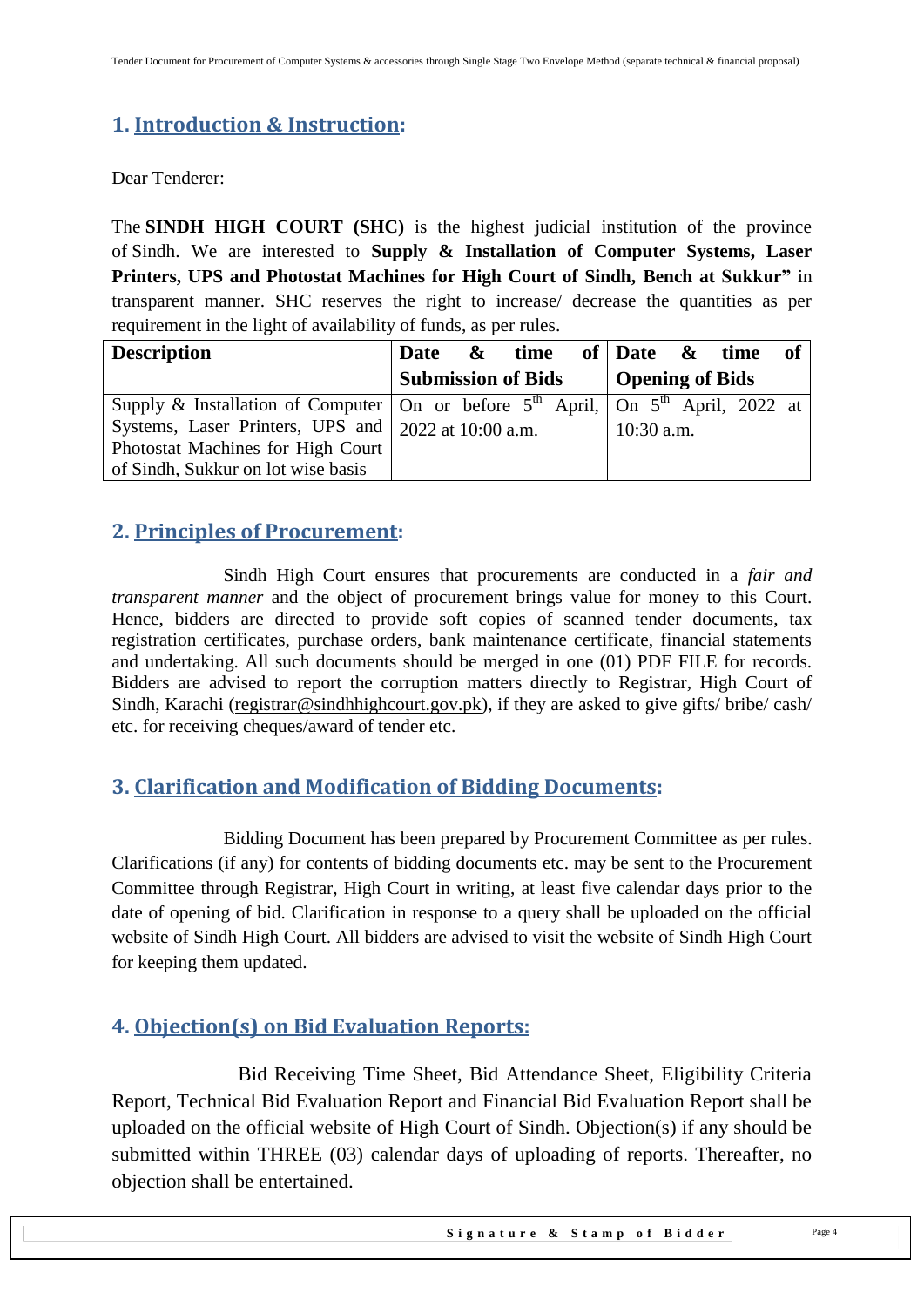# <span id="page-4-0"></span>**5. Preliminary Examination of Bids:**

 Procurement Committee shall examine the bids to confirm that all required documents and specifications/ technical documentation requested in bidding documents have been provided, and to determine the completeness of each document submitted. If any of the required documents or information is missing, the bid shall be rejected. Further, Sindh High Court shall examine the Bid to confirm that all terms and conditions specified in the bidding documents have been accepted by the Bidder without any material deviation or reservation.

# <span id="page-4-1"></span>**6. Financial Evaluation of Eligibility Qualified Bid(s):**

 **Financial Evaluation of technically qualified Bid (s) shall be done on the basis of unit price with GST on item wise basis**. All government taxes shall be applicable as per rules. Tender may be awarded to the lowest technically bidder (s) subject to fulfillment of all the terms & conditions of bidding documents and specifications/ requirements of Sindh High Court as mentioned in bidding documents.

| S.No           | <b>Eligibility Criteria</b>                                                                                                                                   | Flag          |
|----------------|---------------------------------------------------------------------------------------------------------------------------------------------------------------|---------------|
| $\mathbf{1}$   | Complete filled, signed & stamped Tender Document                                                                                                             | Flag-A        |
| 2              | Profile of company/firm                                                                                                                                       | Flag-B        |
| 3              | <b>Relevant Tax Registration Certificates</b>                                                                                                                 | $Flag-C$      |
| 5 <sup>5</sup> | Copies of at least three (03) Purchase Orders of similar nature during<br>the last three years.                                                               | Flag-D        |
| 6              | Bidder must be authorized partner with the Principal Manufacturer<br>and should provide manufacturer authorization letter. (for Desktop<br>Computers)         | Flag-E        |
| 7              | Dealership/Reseller Certificate for Photostat Machines.                                                                                                       | Flag-F        |
| 8              | Undertaking on judicial stamp paper that firm has never been<br>blacklisted by any government semi government, autonomous and<br>stated owned organization.   | Flag-G        |
| 9              | Average Financial turnover of at least Rs. 2 million per annum during<br>the last three years. (copies of authenticated financial statements are<br>required) | <b>Flag-H</b> |

# <span id="page-4-2"></span>**7. Mandatory Qualification/ Eligibility Criteria:**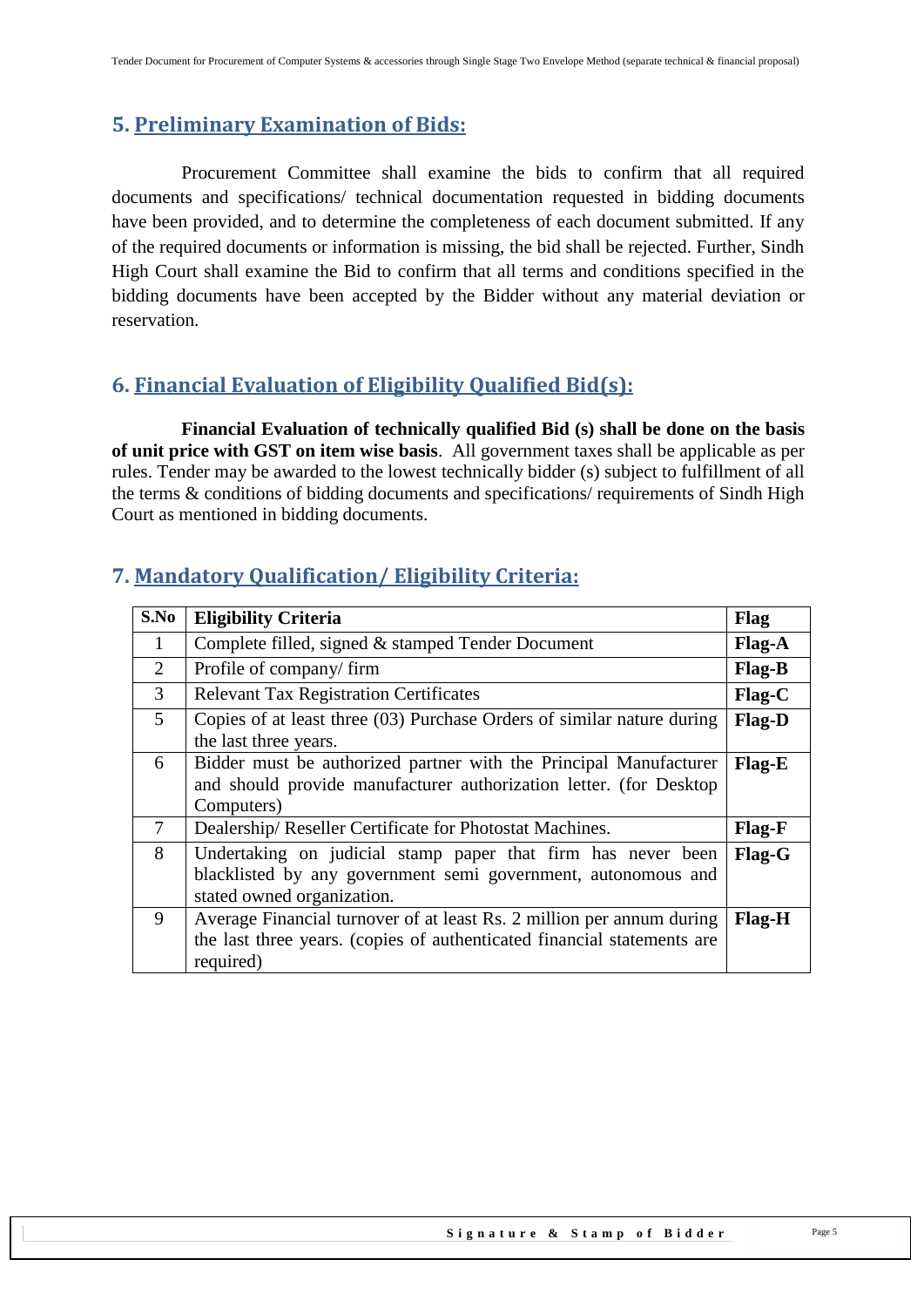# <span id="page-5-0"></span>**8. Desired Specifications & Technical Proposal:**

| Lot            | <b>Description</b>                                                                                                                                                                                                                                                                                                                                                                                                                                                                                                                                                                                                                                                                                                                                                                                                                                                                                                                                                                                                                                                                               | Quantity |
|----------------|--------------------------------------------------------------------------------------------------------------------------------------------------------------------------------------------------------------------------------------------------------------------------------------------------------------------------------------------------------------------------------------------------------------------------------------------------------------------------------------------------------------------------------------------------------------------------------------------------------------------------------------------------------------------------------------------------------------------------------------------------------------------------------------------------------------------------------------------------------------------------------------------------------------------------------------------------------------------------------------------------------------------------------------------------------------------------------------------------|----------|
| #              |                                                                                                                                                                                                                                                                                                                                                                                                                                                                                                                                                                                                                                                                                                                                                                                                                                                                                                                                                                                                                                                                                                  |          |
| $\mathbf{1}$   | Branded Business series Desktop Computers, Processor: Intel® Core <sup>TM</sup> i5-<br>11600 Processor up to 4.80 GHz or higher, Intel Chipset 500 or equivalent/ higher<br>standard that can support (a). Intel 11th Generation or higher Processors (b). DDR4<br>-RAM 8 GB. Tower, RAM (installed): 4 X 2 GB DDR4 (Total 8 GB), Hard drive<br>(installed): 1 TB SATA (7200 rpm or higher), Optical Drive: DVD R-W, LAN<br>10/100/1000 Gigabit Ethernet LAN and wi-fi-5 or higher, Power Supply 180 watt<br>or equivalent/higher standard with gold/platinum 80 Plus certified/efficient.<br>Video Connector: HDMI or VGA. External I/O Ports: USB Type-C, USB Type A<br>(2.0 or higher) Key board & Mouse: Manufacturer's brand.<br>LED: 19" LED (Manufacture's brand). With HDMI or VGA PORT.<br>Operating System: • Pre-installed Licensed Microsoft Windows 11 Professional 64<br>Bit. Verification from Microsoft Pakistan is mandatory. 100% activated/validated<br>on Microsoft Server. Warranty: 3 years Manufacturer's Comprehensive warranty<br>(with parts, labor & onsite support). | 05       |
| 2              | Laser Jet Printers (preferred brands are HP or Canon or equivalent), Print Speed<br>18 PPM or higher, legal and A4 size paper printing. 2 years comprehensive<br>warranty (with parts, labor & onsite).                                                                                                                                                                                                                                                                                                                                                                                                                                                                                                                                                                                                                                                                                                                                                                                                                                                                                          | 05       |
| 3              | UPS 600/700 VA (preferably branded), circuit warranty minimum 2 years,<br>warranty with parts, labor and onsite support.                                                                                                                                                                                                                                                                                                                                                                                                                                                                                                                                                                                                                                                                                                                                                                                                                                                                                                                                                                         | 05       |
| $\overline{4}$ | <b>Photostat Machines</b> (cannon or equivalent standard), 20 CPM, Copy & Original<br>Size upto A3., With trolley, installation, all accessories, and consumable parts.<br>Extra High Yield toner (minimum 10000 copies) along with starter toner are<br>Original<br>Machine.<br>required,<br>Sealed<br>Pack<br>$\&$<br>Refurbished/<br>Re-manufactured products shall not be considered, One (01) Year Open Box<br>Warranty from the date of opening of box/installation with parts, labor and on site.                                                                                                                                                                                                                                                                                                                                                                                                                                                                                                                                                                                         | 02       |

## <span id="page-5-1"></span>**9. Sample of Financial Proposal ( to be submitted on official letter head):**

Bidders are advised to submit separate financial proposal for each lot as per following format on the official letter head of bidder which must be properly signed & stamped.

| S.No | Make & Model        | Price<br>Unit<br>installation,<br>taxes,<br>transportation<br>etc<br>Rs. (in figures) | with all Unit Price with all<br>installation,<br>taxes,<br>transportation etc Rs.<br>(in words) |
|------|---------------------|---------------------------------------------------------------------------------------|-------------------------------------------------------------------------------------------------|
|      | Please do not write | Please do not write anything                                                          | Please do not write anything                                                                    |
|      | anything here       | here                                                                                  | here                                                                                            |

- No extra charges shall be paid for transportation in Sukkur.
- All Government taxes shall be applicable as per rules.
- Successful Bidder (s) shall be bound to submit all required documents along with bill to Additional Registrar, Bench at Sukkur. Successful bidder (s) will receive cheque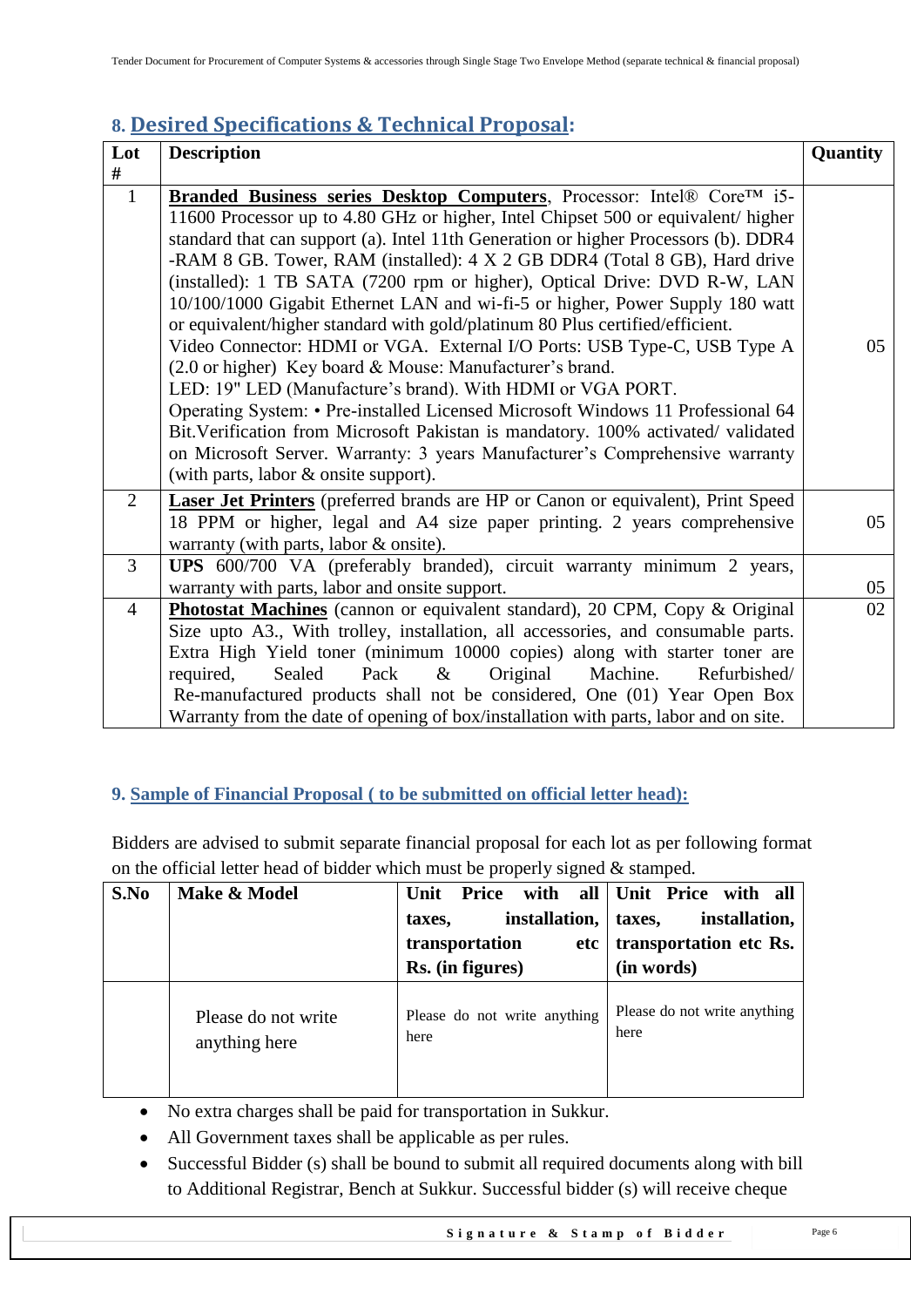#### form the office of Additional Registrar, Bench at Sukkur.

| <b>Name</b>        |  |
|--------------------|--|
|                    |  |
| <b>Designation</b> |  |
|                    |  |
| <b>Cell Number</b> |  |
|                    |  |
| Signature & stamp  |  |
|                    |  |

#### <span id="page-6-0"></span>**10. Terms & Conditions:**

- 1. **Bidding Method**: *Single Stage-Two Envelopes* method will be adopted for bidding process as per SPPRA Rules. Bidders are required to submit separate technical & financial proposal.
- 2. **Qualification/ Eligibility:** Bidders are bound to submit soft and hard copies of all documents as mentioned in Eligibility Criteria Section, in order to establish their eligibility to participate in bid. In case of non-availability/ non-flagging of either, soft or hard copy, bidder may be disqualified.
- 3. **Release of Bid Security**: The bid security of unsuccessful bidder will be released by SHC after award of work or after expiry of bid validity period as per rules.
- 4. **Late Bids**: Sindh High Court shall not consider any bid that arrives after the deadline for submission of bids, as reflected in NIT. Any bid received after the deadline for submission of bids shall be declared late, rejected, and returned unopened to the Bidder.
- 5. **Responsive Bids**: A substantially responsive Bid is one that conforms to all the terms, conditions, and specifications of the Bidding Documents without material deviation, reservation, or omission. Non-responsive Bids shall not be considered. Bidders are advised in their own interest to prepare their bids as per format, requirements, terms & conditions, mentioned in bid documents. Bidders are also advised to submit soft and hard copies of all required documents along with their bids.
- 6. **Award of Contract**: Sindh High Court may award the Contract to the **technically qualified Bidder** whose offer has been determined to be the lowest bid and is substantially responsive to the Bidding Documents, provided further that the Bidder is determined to be qualified to perform the Contract satisfactorily.
- 7. **Notification/ Purchase Order for Award of Contract**: Prior to the expiration of the period of bid validity, Sindh High Court will notify the successful Bidder, in writing, that its Bid has been accepted. Until a formal Contract is prepared and executed, the purchase order/ notification of award shall constitute a binding Contract.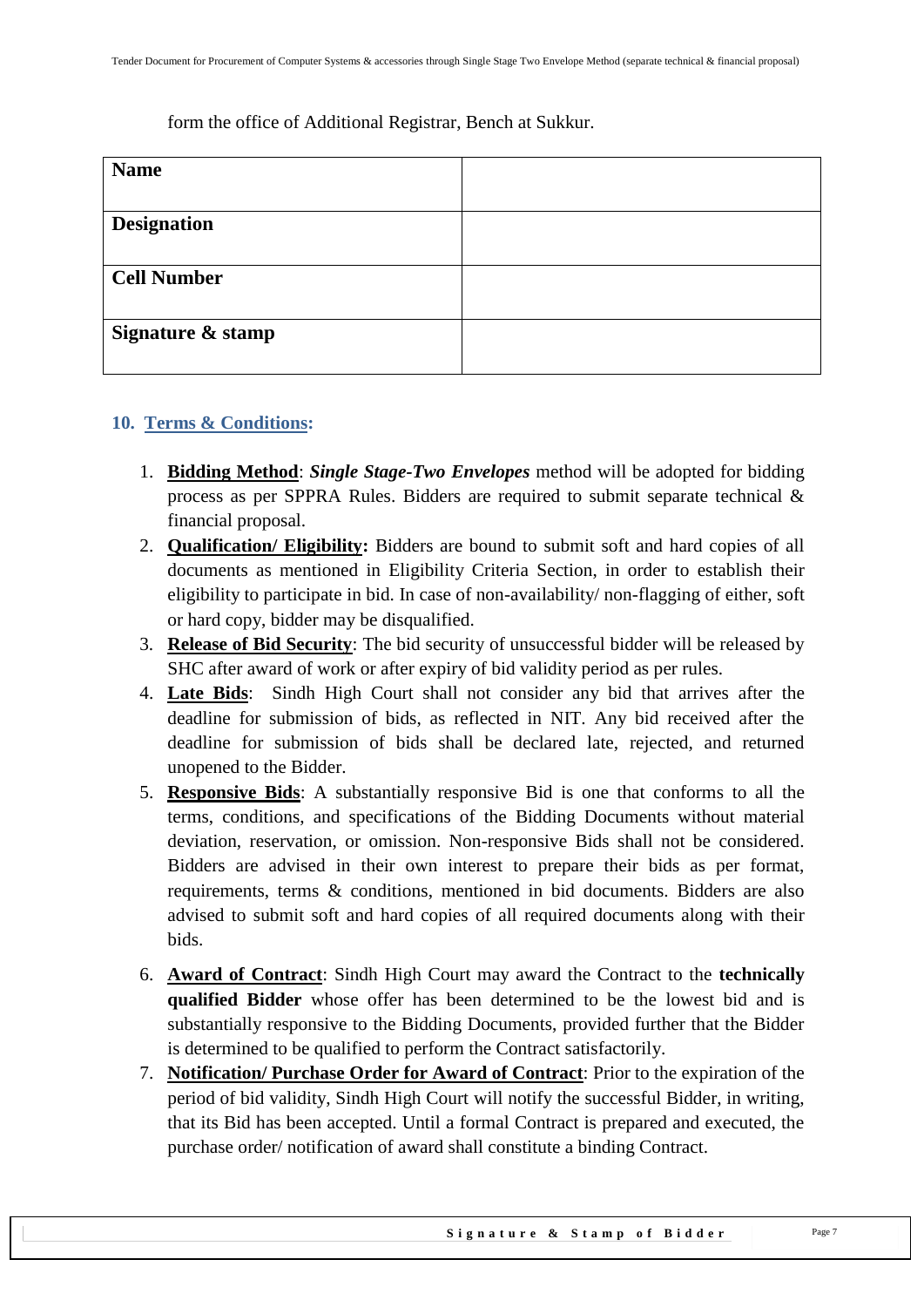- 8. **Performance Security**: The bid security of successful bidder will be released by Sindh High Court after submission of Performance Security equal to **5% of total cost of contract**.
- 9. **Release of Performance Security**: Performance Security shall be released after successful delivery of goods and issuance of satisfactory certificate from the concerned department.
- 10. **Validity Period:** The procurement contract will be awarded within bid **validity period i.e. 90 days** as per Rules.
- 11. **Receiving/Acceptance of Purchase Order:** The vendor will sign the copy of the Purchase Order as acknowledgement. Copy of Purchase Order along with relevant documents must be submitted along with bill.
- 12. **Delivery Mechanism**: Successful bidder (s) shall deliver the goods at High Court of Sindh, Bench at Sukkur within **thirty (30) calendar days** of issuance of Purchase Order.
- 13. **Delayed Delivery:** 1% penalty of the total amount will be imposed per week for which the company/firm/agency failed to deliver within the delivery/execution period or the request for extension in delivery time declined by SHC.
- 14. **Transportation:** Goods will be delivered at High Court of Sindh, Bench at Sukkur and no extra charges shall be paid for transportation of goods.
- 15. **Inspection:** Physical inspection will be carried out by the concerned staff members of Sukkur Bench. Ordered material is subject to final inspection at the time of delivery.
- 16. **Quantity Delivered:** Competent Authority reserves the right to increase/decrease the quantity as per requirement and availability of funds, as per rules.
- 17. **Payment Term:** Payment shall not be made in advance before making delivery.
- 18. **Condition of Goods**: All items must meet in all respects with the specifications & conditions of the Order and must be in good condition & conform to the best industrial quality standards; otherwise they will be liable to be rejected as per rules.
- 19. **Rejection of Goods:** We reserve the right to cancel any or all the items if material is not in accordance with our specification or if the delivery is delayed.
- 20. **Disclosure of Confidential Script/Material:** All rights reserve with the SHC and no information either in written/electronic media/copying form should be disseminated without the permission of the authority.
- 21. **Resolution of Differences:** In case of any difference or dispute arises between the parties, the same shall be dealt with as per rules.
- 22. **Rules, Regulations & Policies:** All rules, regulations and policies will be governed in accordance to the SPPRA.
- 23. **Mistakes in Calculation:** The contractor/ supplier will be liable for any mistakes in calculation of price/ rate and amount and shall be liable to suffer the loss arises at any stage of contract, due to mistakes in calculation or tax rates.
- 24. **Government tax(es), levi(es) and charges(s)**: All Government taxes (including Income tax and stamp duty), levies and charges will be charged as per rules. Bidder should keep them updated regarding taxation issues in consultation with the relevant tax regulatory authorities.